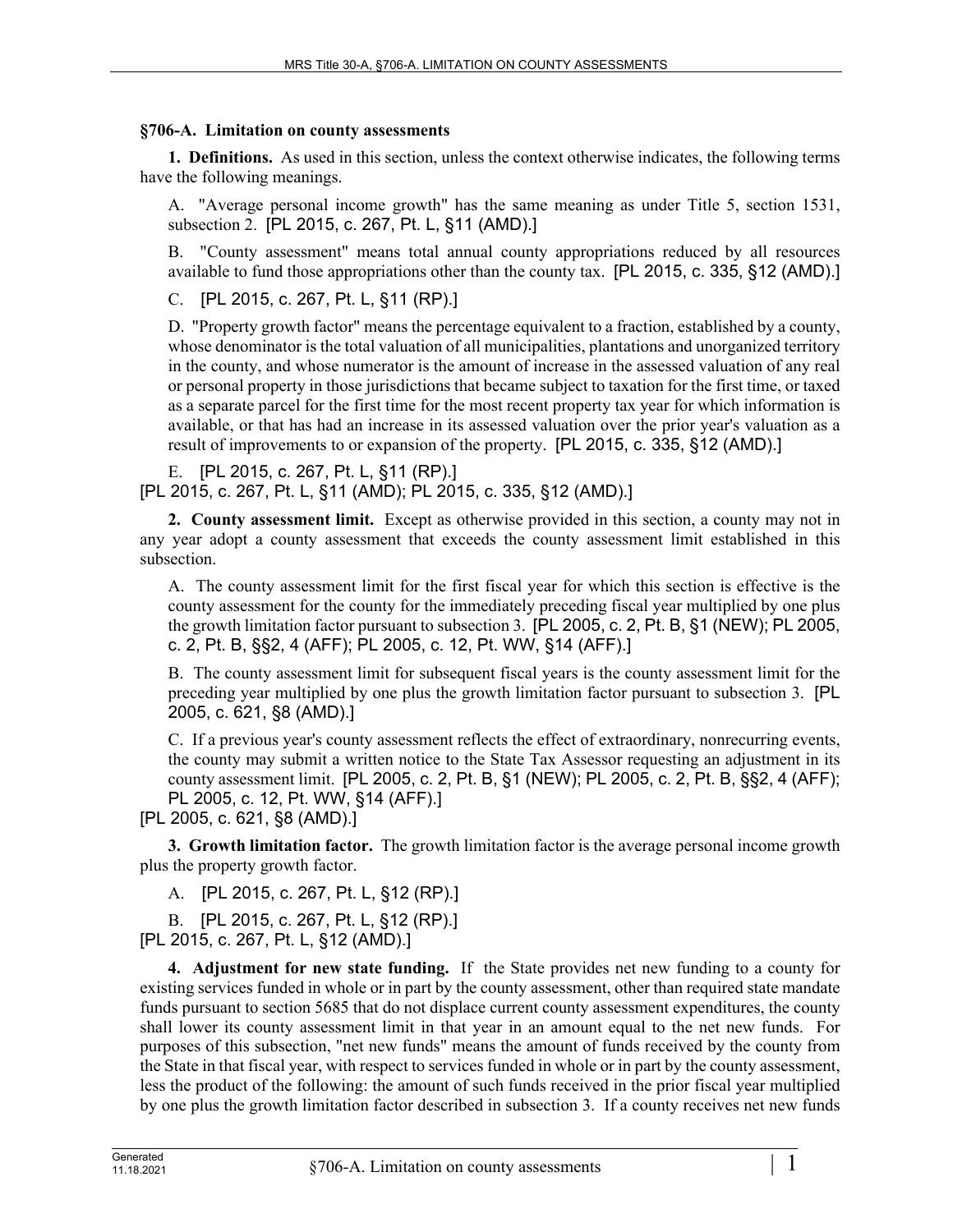in any fiscal year for which its county assessment limit has not been adjusted as provided in this subsection, the county shall adjust its county assessment limit in the following year in an amount equal to the net new funds.

[PL 2005, c. 683, Pt. I, §1 (AMD).]

**5. Exceeding county assessment limit; extraordinary circumstances.** The county assessment limit established in subsection 2 may be exceeded for extraordinary circumstances only under the following circumstances.

A. The extraordinary circumstances must be circumstances outside the control of the county budget authority, including:

- (1) Catastrophic events such as natural disaster, terrorism, fire, war or riot;
- (2) Unfunded or underfunded state or federal mandates;
- (3) Citizens' initiatives or other referenda;
- (4) Court orders or decrees; or
- (5) Loss of state or federal funding.

Extraordinary circumstances do not include changes in economic conditions, revenue shortfalls, increases in salaries or benefits, new programs or program expansions that go beyond existing program criteria and operation. [PL 2005, c. 2, Pt. B, §1 (NEW); PL 2005, c. 2, Pt. B, §§2, 4 (AFF); PL 2005, c. 12, Pt. WW, §14 (AFF).]

B. The county assessment limit may be exceeded only as provided in subsection 7. [PL 2005, c. 2, Pt. B, §1 (NEW); PL 2005, c. 2, Pt. B, §§2, 4 (AFF); PL 2005, c. 12, Pt. WW, §14 (AFF).]

C. Exceeding the county assessment limit established in subsection 2 permits the county assessment to exceed the county assessment limit only for the year in which the extraordinary circumstance occurs and does not increase the base for purposes of calculating the county assessment limit for future years. [PL 2005, c. 2, Pt. B, §1 (NEW); PL 2005, c. 2, Pt. B, §§2, 4 (AFF); PL 2005, c. 12, Pt. WW, §14 (AFF).]

D. For fiscal years 2005-06 and 2006-07 in Sagadahoc County, and fiscal years 2006 and 2007 in Lincoln County, that portion of the county assessment that is attributable to the costs of construction, debt service, operation and maintenance of a new jail facility authorized under chapter 17 is not subject to paragraphs A, B and C or to subsections 2, 6 and 7. Notwithstanding subsection 2, paragraph A, the county assessment limit for fiscal year 2007-08 for Sagadahoc County and fiscal year 2008 in Lincoln County is the county assessment for each county for the previous fiscal year, multiplied by one plus the growth limitation factor pursuant to subsection 3. Notwithstanding subsection 2, paragraph C, the county assessments for Sagadahoc County in fiscal year 2008-09 and subsequent fiscal years and for Lincoln County in fiscal year 2009 and subsequent fiscal years are subject to subsection 2, paragraph B. [PL 2005, c. 348, §1 (NEW).]

[PL 2005, c. 2, Pt. B, §1 (NEW); PL 2005, c. 2, Pt. B, §§2, 4 (AFF); PL 2005, c. 12, Pt. WW, §14 (AFF); PL 2005, c. 348, §1 (AMD).]

**6. Increase in county assessment limit.** The county assessment limit established in subsection 2 may be increased for other purposes only as provided in subsection 7. [PL 2005, c. 2, Pt. B, §1 (NEW); PL 2005, c. 2, Pt. B, §§2, 4 (AFF); PL 2005, c. 12, Pt. WW, §14 (AFF).]

**7. Process for exceeding county assessment limit.** A county may exceed or increase the county assessment limit only if approved by a vote of a majority of all the members of both the county budget committee or county budget advisory committee and the county commissioners.